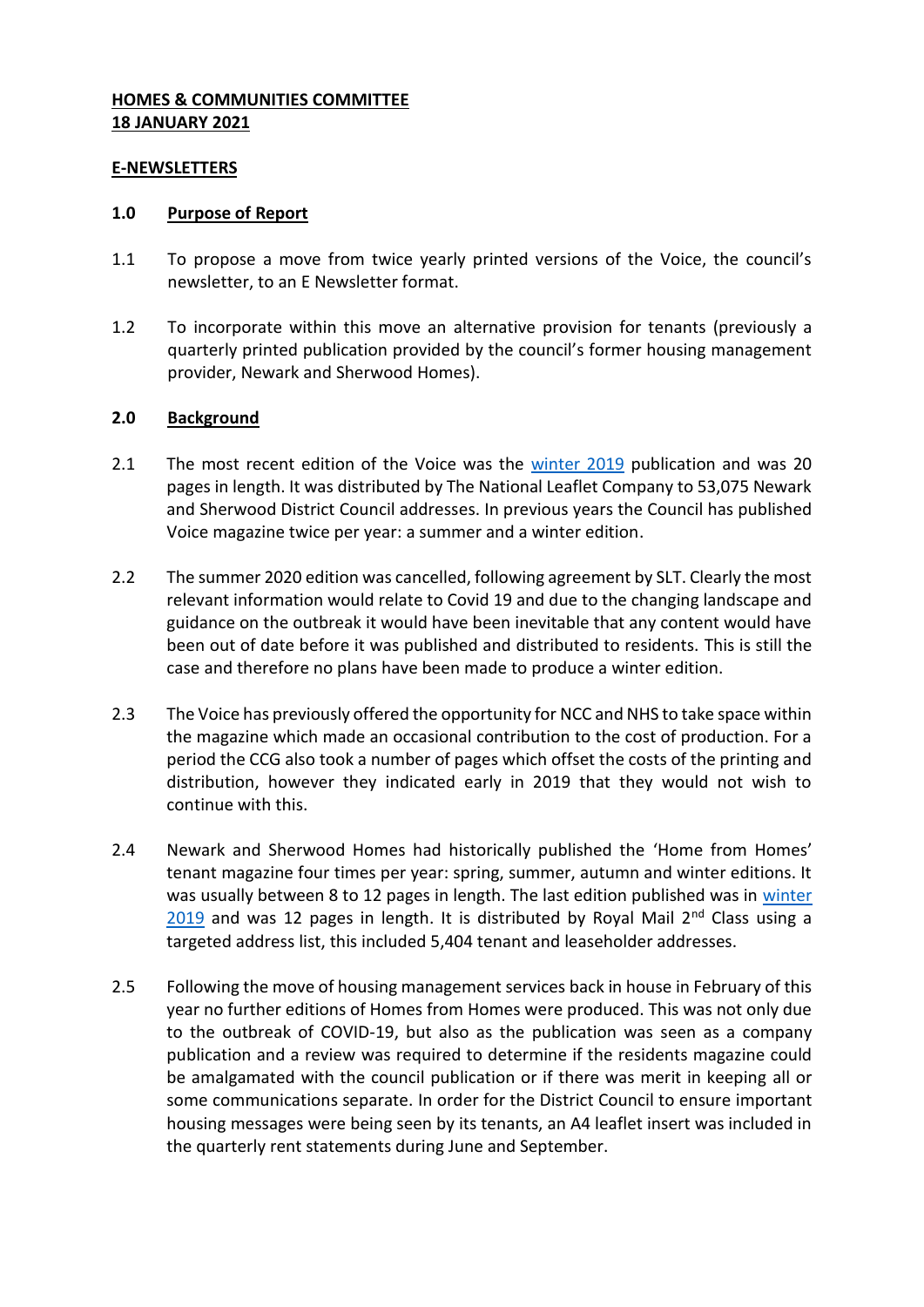## **3.0 The Proposal – A move to E-Newsletters**

The proposal is to not return to a primary printed publication (either for residents or for tenants) but replace this with an e-newsletter format that will be equally useable for both purposes, as well as a range of additional functionality.

### **The resident's perspective**

- 3.1 The current pandemic has shown we need to communicate with our residents in a timely manner and the natural long lead in time for a printed publication are not conducive to reacting at speed. An average lead in time for copy, design, print and distribution is 10 weeks. This has meant that we have not been able to use the council's magazine as a method of communicating with our residents during the pandemic. Whilst we have used social media there is a limit to the detail that can be included when communicating by this method and the council website has been the only place where the more detailed guidance can be accessed.
- 3.2 Our residents are, on the whole, IT savvy and will be used to receiving email correspondence; this is now the norm for anything from buying services, to online billing and banking. It represents a faster, more efficient and less resource intensive way of communicating with residents.
- 3.3 Due to the nature of printed materials of this size and cost it was not available in other formats (eg for partially sighted) or in other languages. This meant that a proportion of our residents could not access this information. An e-newsletter can include any key messages in alternative languages if appropriate, as an electronic format automatic 'google translate' can be used by anyone to translate the content to suit an individual's requirements. Often for those for whom English is not their first language, the ability to speak English is far easier that to read material in their second language. For those residents who are partially sighted it offers the opportunity for text enlargement or read aloud software to be utilised which are common functions for the visually impaired.
- 3.4 There are of course a proportion of our residents who do not use emails, this is estimated to be between 12%-14% (Office of National Statistics 2019). Whilst some of these residents do not read the current printed version and would not want to receive information from the council, a solution for these residents that do would be required, it is anticipated that a print by request version could be accommodated.
- 3.5 The council has always struggled to connect to younger people and the response to our residents survey in 2018 indicated that responses were heavily skewed towards residents over 55 and working age residents (25-54) were significantly underrepresented.
- 3.6 We do not know how many of our residents receive the publication but do not read it and simply dispose of it. Whenever the publication is distributed there are a number of social media comments about the perceived waste of money in printing something for every household.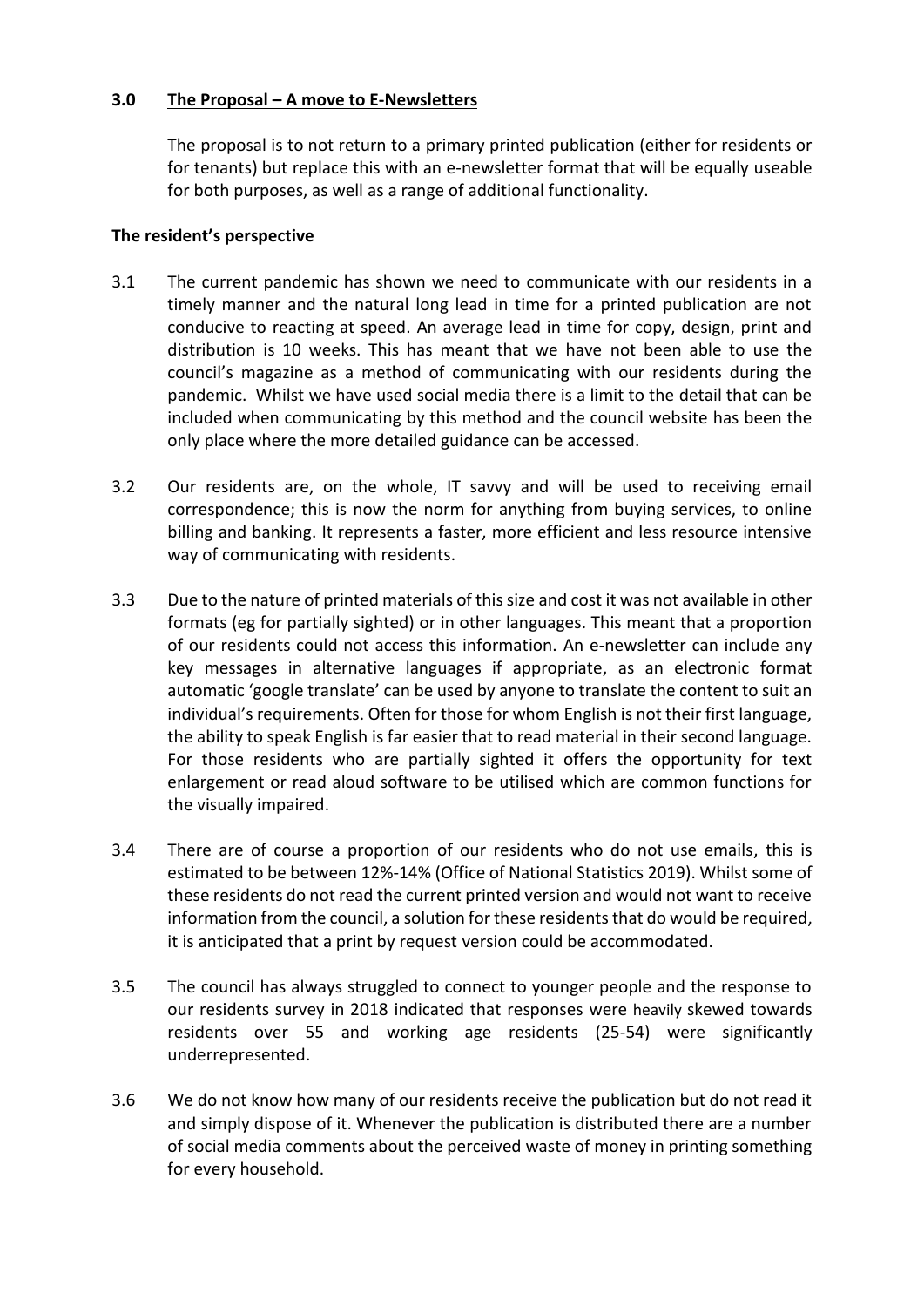3.7 Not all of our residents want to receive communications from us, whilst some only have interest in a specific service, for example; local businesses may wish to receive tailored information on help for businesses, a resident may have a specific interest in recycling or the green agenda. And e-newsletter would allow for choice on whether to receive any information or only to receive information tailored to their interest.

## **The tenant's perspective**

- 3.8 Of course our tenants are also residents and would have the option to receive any communication we sent to all of our residents. All of the issues mentioned for residents are equally applicable to tenants including the ability to access emails and the issues of language and formats.
- 3.9 The previous publication specifically for tenants had a significant amount of material which was generic, for example items about home security. Articles such as this would be able to be carried within the council's e-newsletter.
- 3.10 There are specific items which are required to be shared with tenants as part of the regulatory requirements. A default approach of an e-newsletter format would be able to accommodate this, with a set of publications specifically for tenants, with hard copies by exception.
- 3.11 Following bringing the housing management service back in house there has been a keen focus on tenant engagement and a publication which is fresh in approach and style would be able to support this move. Registered providers are required to demonstrate how they respond to tenants' needs in the way they provide services and communicate with tenants, this will be accommodated through an e-newsletter format.
- 3.12 As a minimum, the council are required to provide timely and relevant performance information to support effective scrutiny by tenants of their landlord's performance in a form which registered providers seek to agree with their tenants.
	- How tenants can access services
	- The standards of housing services their tenants can expect
	- How we are performing against those standards
	- The service choices available to tenants, including any additional costs that are relevant to specific choices
	- Progress of any repairs work
	- How tenants can communicate with us and provide feedback
	- The responsibilities of the tenant and provider
	- Arrangements for tenant involvement and scrutiny.
	- Offer a range of ways for tenants to express a complaint and set out clear service standards for responding to complaints, including complaints about performance against the standards, and details of what to do if they are unhappy with the outcome of a complaint. An annual report that contains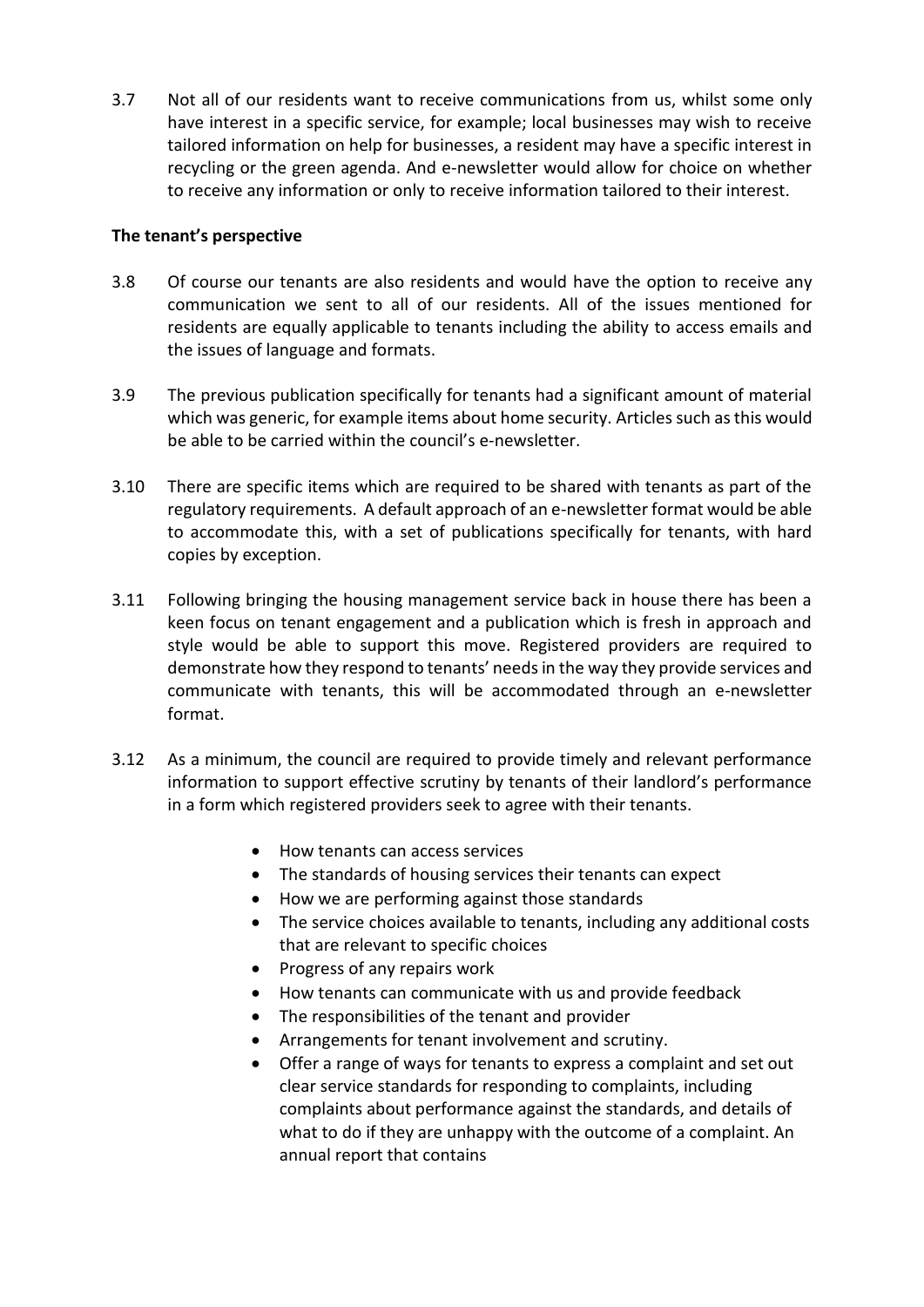3.13 Such provision must include the publication of an annual report which should include information on repair and maintenance budgets. The council also needs to inform tenants how they use complaints to improve their services. Registered providers shall publish information about complaints each year, including their number and nature, and the outcome of the complaints.

## **Resource reduction**

- 3.14 There is a carbon footprint of printing and delivering publications to the door. In 2019 the council declared a climate emergency and this move would make a positive impact on the council's aim to be carbon neutral by 2035. The implementation of Enewsletters as an alternative to traditional print is a small contribution but an important visible step by the council in delivering their carbon neutral aims.
- 3.15 Measurement of the Carbon Footprint associated with producing both the council wide and tenant publications been considered and is a contributing factor in the proposal to move towards online publications. This analysis is based on the production of the paper, printing and the delivery of the newsletters, by producing online versions instead of paper publications Newark and Sherwood District Council could save up to 7.1tCO2e. Newark and Sherwood District Council is committed to reducing the environmental impact of activities and exploring carbon reducing options in order to achieve the carbon neutral target of 2035. To assist Newark and Sherwood District Council on this journey the council is required to commit to the implementation of more sustainable practices such as this within the organisation.
- 3.16 The budget for twice yearly editions of the voice is around £29,000 the budget for quarterly editions of homes to homes is around £31,000. The move to e-newsletters would mean we could send as many editions as is required, of any length for a known fixed cost. There will be initial set up costs for e-newsletters but even with these there will be a significant saving for both the General Fund and the HRA, these are detailed later in this report

# **4.0 Methodology**

4.1 This is not new, and most other councils already have an E-Newsletter and therefore the technology is sound and proven and the process is well documented. The most popular is a govDelivery solution by Granicus (which is used by Nottinghamshire County, Nottingham City, Gedling, Broxtowe, Bassetlaw and Rushcliffe, North Kesteven and West Lindsey. Other formats and platforms are available.

### **How it works**

- 4.2 E-newsletter platforms require recipients to sign up to receive information from a particular council. Some considerable work would need to be undertaken to ensure a good level of take up. There are a number of ways in which the take up would be maximised:
	- a.) some providers include services to increase take up, any other local public body (eg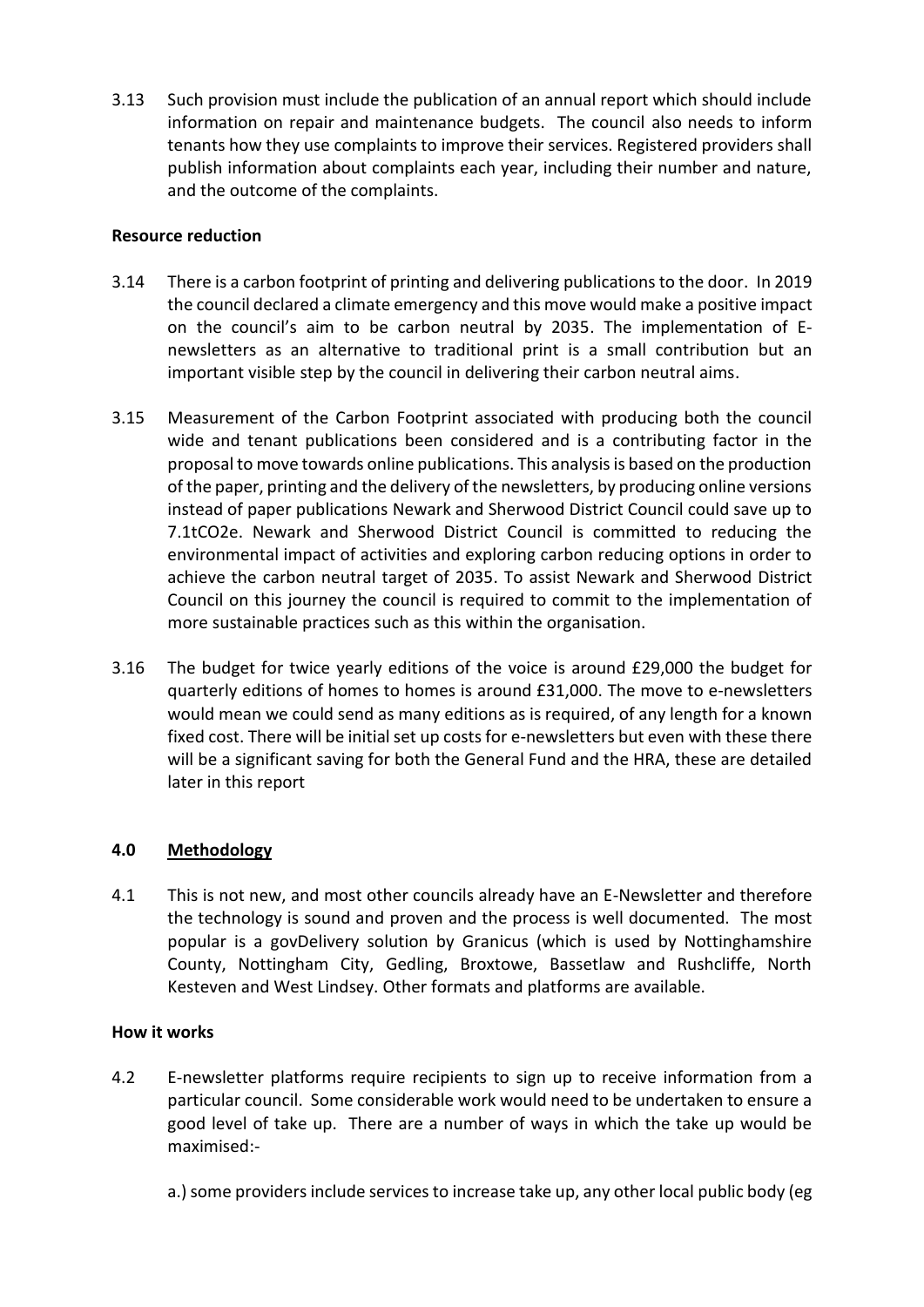NHS) who use this service would facilitate asking its current recipients if they wish to receive updates from ourselves (within the relevant geographical area).

b.) a website pop up would ask all visitors to our website if they wanted to sign up to receiving information from the Council.

c.) We would proactively communicate this as a reliable way to receive information, we would utilise social media and other advertising methods to promote take up.

d.) E-newsletters could be promoted via quarterly paper rent statements that are sent to all tenants and leaseholders.

e.) the service would be promoted to those who have signed up too be part of our residents' panel.

- 4.3 Template(s) would be created along a number of themes, for example one for local businesses, one for tenants, one for those interested in climate and the environment etc. Residents can chose to sign up for subjects where they have a genuine interest, and would receive information only on areas they have indicated. Further development work would be undertaken once the main brands were developed.
- 4.4 It is important to understand that there has been a movement away from traditional PC's and laptops and the most people regularly receive communications on their mobile devices. All the proposals and templates will be equally useable on mobile devices as well as traditional laptops and PCs.
- 4.5 A communications plan would be developed to ensure that the most benefit was sought from the e-newsletter platform. The scope reaches well beyond a direct replacement for the Voice and Homes from Homes. The platform has the ability to send targeted emails directly to specific residents by location (useful for missed bin collection rounds for example), or by interest (residents can opt into receiving just 'general' updates from the Council as well as key information about service area's that interest them (e.g. the environment, recycling, parks, events). It could be used to send out messages to specific residents in time of emergency (ie. Flooding). The platforms also offer an email automation service so that messages arrive at a time that suits a particular audience.
- 4.6 The system would be used for not just resident communication, but developed to be used for internal communication, member communication and other key stakeholder communication. Regular newsletters, with the ability to provide for 'one off' pieces, as required would be in place. There will need to be a balance between remaining in touch with our residents and tenants without bombarding them with information.
- 4.7 The nature of templates and targeted communications will enable us to utilise the enewsletter as a marketing tool, using it to target sell some of the council's services. The analytic features of such a platform allow for targets to be set on all electronic communication and will let us know how well particular subjects are received.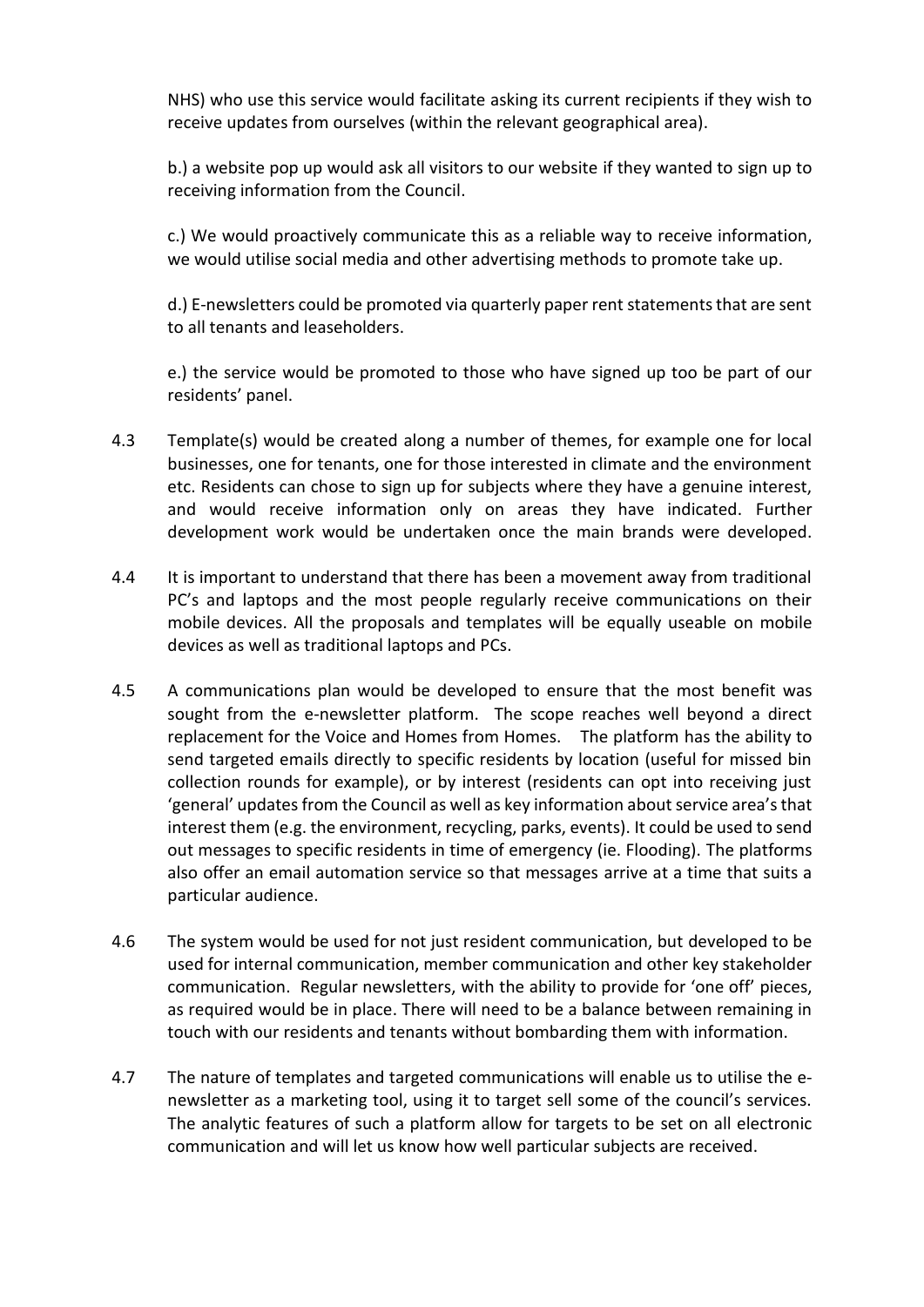4.8 The council periodically undertakes consultations, for example recently we held a parking consultation. Maximising the number of responses in consultations gives a more robust set of data on which to base decisions. The E-Newsletter format would include the ability to link to additional surveys, the uptake of a direct link rather than a 'find the link on the website' approach should increase the number of responses to consultations and these can be programmed in.

# **5.0 Next Steps**

- 5.1 Subject to approval by members a procurement exercise will be undertaken in accordance with council's procurement rules.
- 5.2 The proposal was presented to Housing Advisory Group on 21 December 2020 and was well received, particularly with regard to modernising this communication channel. Initial feedback included:
	- a) A request for hard copies to be available in Community Centres and how we support people to opt in;
	- b) How we might "push out" notifications to tenants that a new e-newsletter is available
	- c) Further discussion on how we might be able to use the savings from this to invest in digital skills/equipment/connectivity for tenants.
- 5.3 Further consultation will be undertaken with a wider tenant cohort regarding the options, costs and potential savings associated with the choices available as well as any decision to move to an e-newsletter so they can "opt in" to a paper version.

# 6.0 **Financial Implications - FIN20-21/7036**

6.1 The current budget is set out below and it shows the cost per household per year.

| Production<br>costs* | <b>Design</b> | Print     | <b>Direct</b><br>delivery | <b>Total</b><br>per<br>edition | <b>Total</b><br>cost per<br>vear | Cost per<br>household<br>per edition | Cost per<br>household<br>per year |
|----------------------|---------------|-----------|---------------------------|--------------------------------|----------------------------------|--------------------------------------|-----------------------------------|
| <b>Voice</b>         | £1,650        | £6,750    | £5,305                    | £13,705                        | £27,410                          | 26p                                  | 52p                               |
|                      | (20)          | (53, 500) | (53,075)                  |                                |                                  |                                      |                                   |
|                      | pages)        | copies)   | households)               |                                |                                  |                                      |                                   |
| Home                 | £650          | £2,120    | £4,769                    | £7,539                         | £30,156                          | £1.40                                | £5.60                             |
| from                 | (12)          | (5,500)   | (5,404)                   |                                |                                  |                                      |                                   |
| <b>Homes</b>         | pages)        | copies)   | households)               |                                |                                  |                                      |                                   |

# **2020/21 Budget**

6.2 Whilst the exact cost is yet to be understood, as this will only be finalised once the procurement exercise has been completed it will provide savings on the current budget, which hasn't been spent in 2020/21. Soft market testing has indicated that ongoing costs of the system and associated activities to be less than £20,000 per annum, therefore saving in excess of £40,000 per annum. The initial set up which would be split across the General Fund and the HRA, can be funded from the current